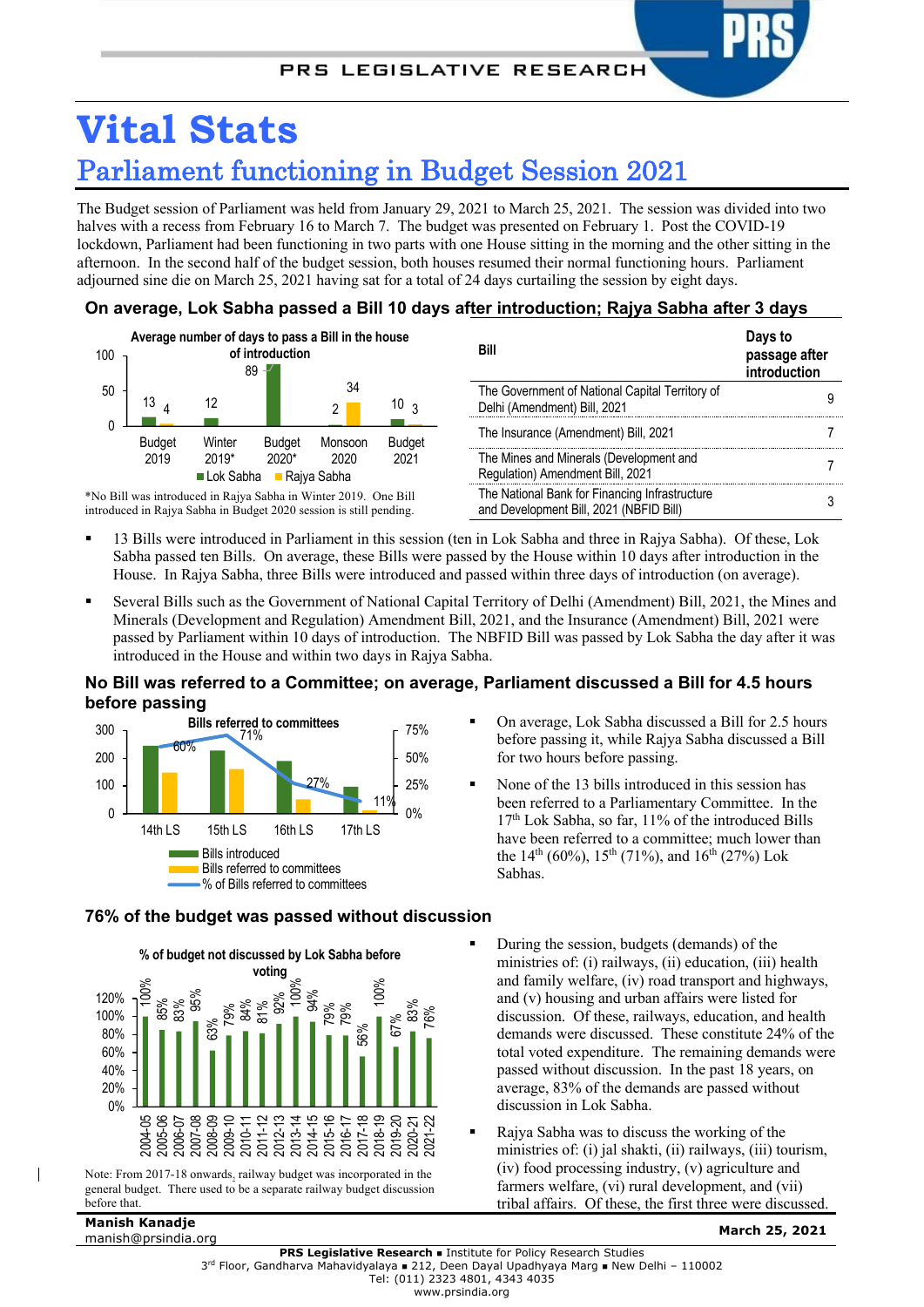## **Lok Sabha spent most of its time discussing budget; Rajya Sabha on debates**



- Lok Sabha spent 38% of its time discussing budget (including the discussion on union budget, ministry budget allocations, and supplementary budgets). Rajya Sabha spent 20% of its time discussing the budget.
- § Rajya Sabha spent most of its time (35%) on nonlegislative debates which include the debate on the motion of thanks to the President's address. 9% of the time in Rajya Sabha was spent on other matters which includes time spent on farewell speeches. Lok Sabha spent 27% of its time on non-legislative debates.

#### **Sitting days were curtailed with Parliament sitting for 73% of scheduled days**



- This is the third consecutive session which was curtailed before the scheduled end date. The session was expected to have 33 sittings. However, Lok Sabha sat for 24 days and Rajya Sabha sat for 23 days.
- Both Houses also saw disruptions on the issue of farmers' protests and rising fuel prices. However, Lok Sabha also sat late on multiple days. Lok Sabha worked for 132 hours and functioned for 107% of its scheduled time. Rajya Sabha functioned for 89% of its scheduled time and sat for 104.5 hours.
- § Attendance of MPs during this session was also low, with average attendance in Lok Sabha at 71%, and in Rajya Sabha at 74%. For the first four sessions of the  $17<sup>th</sup>$  LS, the average attendance was 83% in Lok Sabha and 82% in Rajya Sabha.

### **18% of starred questions were answered orally in Lok Sabha and 35% in Rajya Sabha**



- Due to the session getting curtailed, and disruptions during the session, the functioning of Question Hour was affected. Question Hour functioned for 53% of its scheduled time in Lok Sabha with 18% of the starred questions receiving an oral answer. In Rajya Sabha, Question Hour functioned for 54% of the scheduled time with 35% of the starred questions being answered orally by Ministers.
- In Lok Sabha, 440 questions were listed to receive an oral answer. For 23 of these questions, members were absent when their questions were listed for oral answers. Other members asked supplementary questions for 13 of these questions. 80 questions were answered orally in the house.
- Note that Question Hour had been completely suspended during the Monsoon session of 2020 due to the shortened schedule and the COVID-19 situation.